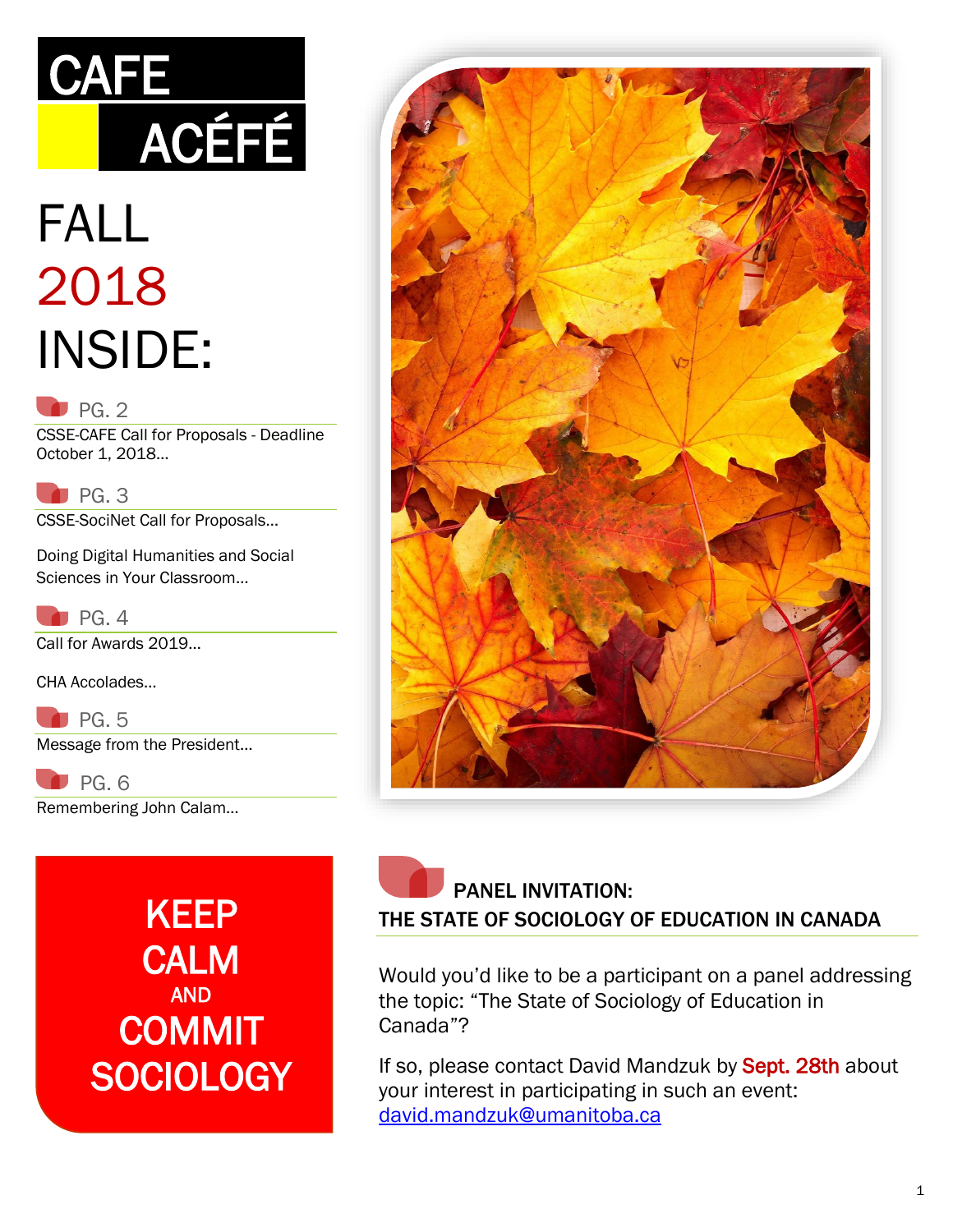

### 2019 CSSE-CAFE CALL FOR PROPOSALS – DEADLINE OCTOBER 1

On behalf of the CSSE Board of Directors, I would like to take this opportunity to invite faculty, staff and graduate students from your institution to submit a presentation proposal for the 2019 CSSE Annual Conference in Vancouver, BC on 1 – 6 June 2019 (pre-conferences on 1 June 2019). Held in conjunction with the Congress of the Humanities and Social Sciences, this bilingual conference provides an opportunity for discussion of educational issues among practitioners and educational scholars from across the nation.

We encourage participative sessions in various formats including themed, symposium/panel, small round table, multiple paper, single paper, and poster (featuring the use of graphic or other multimedia material). Presentation proposals must be submitted by October 1, 2018 by going to our website:<https://csse-scee.ca/>

Sincerely, Lynn Thomas President Canadian Society for the Study of Education

Submission portal: <https://www.assocsrv.ca/csse/index.asp?lang=e>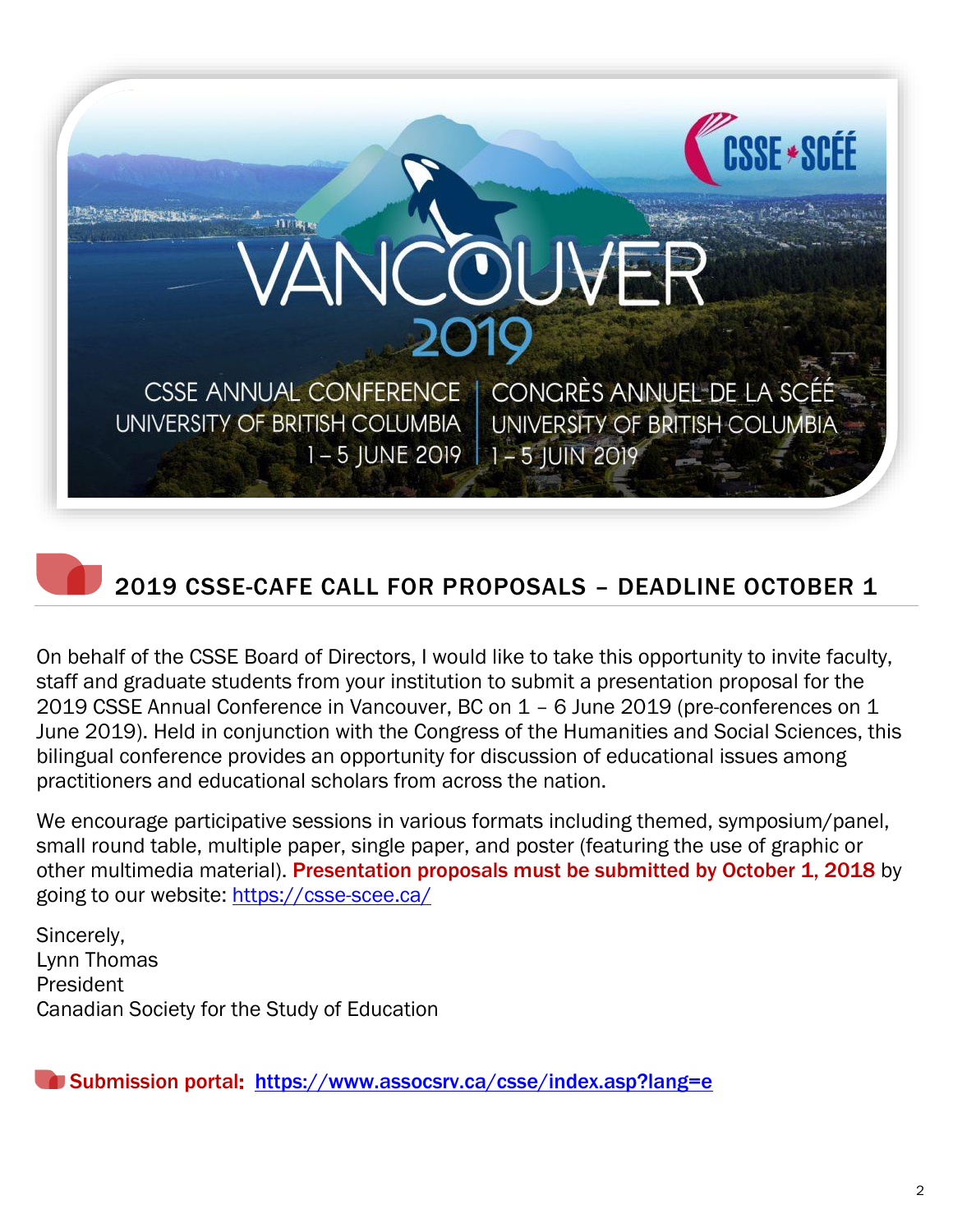

# CSSE 2019 SociNet Proposals Due October 1

If so, please consider submitting a proposal for the 2019 CSSE conference to be held at UBC and ask that it be considered as part of a SociNet session. Pam Rogers and Nicole Grant from the University of Ottawa and I have been working on resurrecting SociNet as a home for those doing work in the sociology of education and you can be a part of that reinvigoration process.

Whether you are a professor or a graduate student, if you think your paper would be of interest to an audience that is also sociologically-minded, please indicate on your proposal that you'd like your paper to be considered for a SociNet session.

Similarly, if you have recently published a book that addresses sociological issues, please consider submitting a proposal to give a book talk.



### Doing Digital Humanities and **Social Sciences in Your Classroom**

Samantha Cutrara, PhD, for the Office of the Vice Provost Academic, York University



**Creative Commons Attribution NonCommercial NoDerivatives** 

(=)



**Download this book**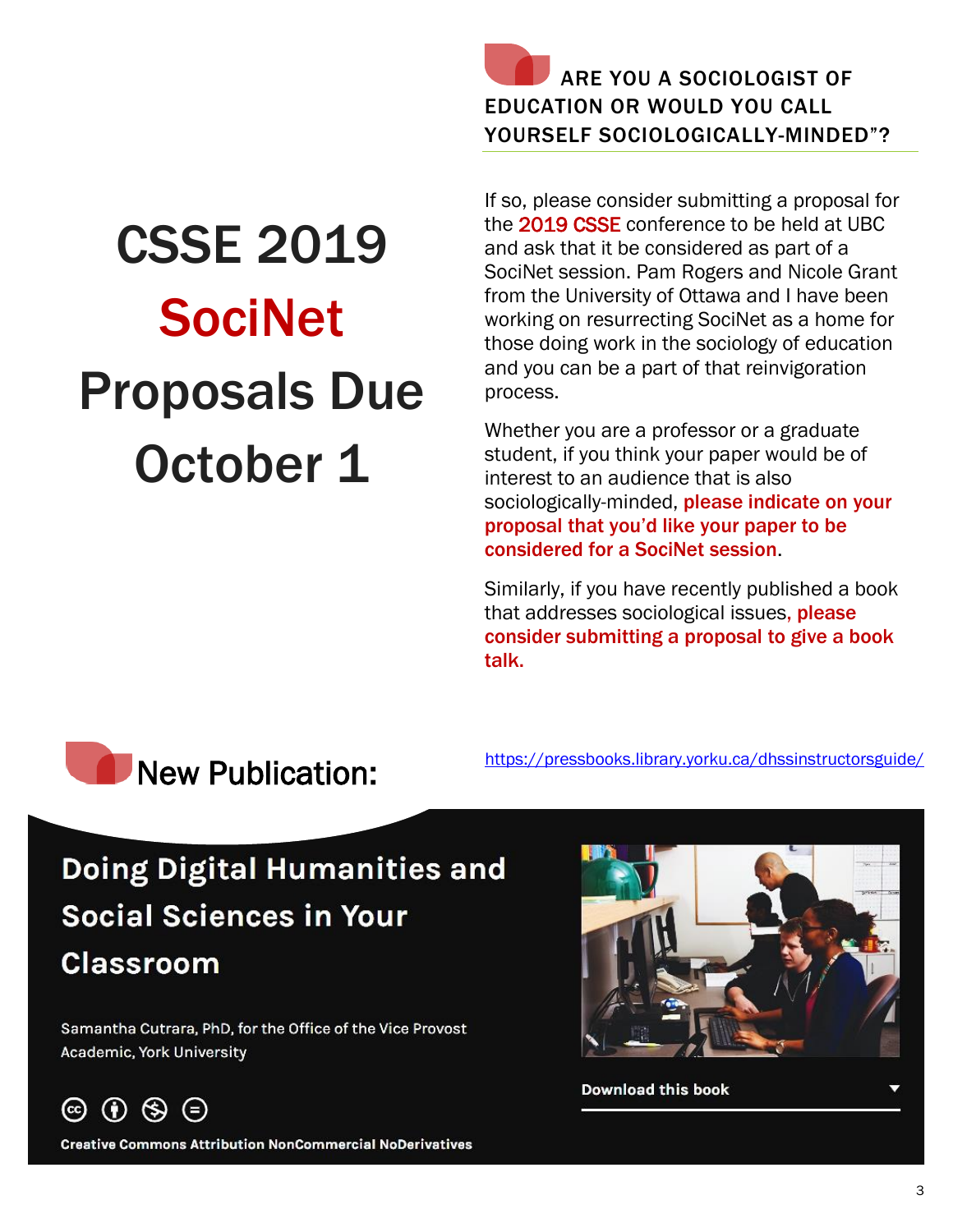

#### Due January 31, 2019:

- o CAFE Publication Award for Single or Dual Authored Peer-Reviewed Journal Article
- o E. Lisa Panayotidis Dissertation Award in the Foundations of Education
- o Outstanding Master's Thesis Recognition Award

#### Due February 15, 2019:

- o Outstanding Advising and Mentoring Award
- o Distinguished Service Award

Details, criteria and submission procedures for each award are provided on the CAFE web site:

<https://www.cafe-acefe.com/cafe-2017-awards-summary>

### CANADIAN HISTORICAL ASSOCIATION ACCOLADES

Congratulations to Kristina R. Llewellyn and Nicholas Ng-A-Fook, recipients of the 2018 Canadian Oral History Prize for *Oral History and Education: Theories, Dilemmas, and Practice* (Palgrave Macmillan, 2017). The authors received their award at the annual meeting of the Canadian Historical Association during Congress in Regina last May.

![](_page_3_Picture_13.jpeg)

Call for

Awards 2019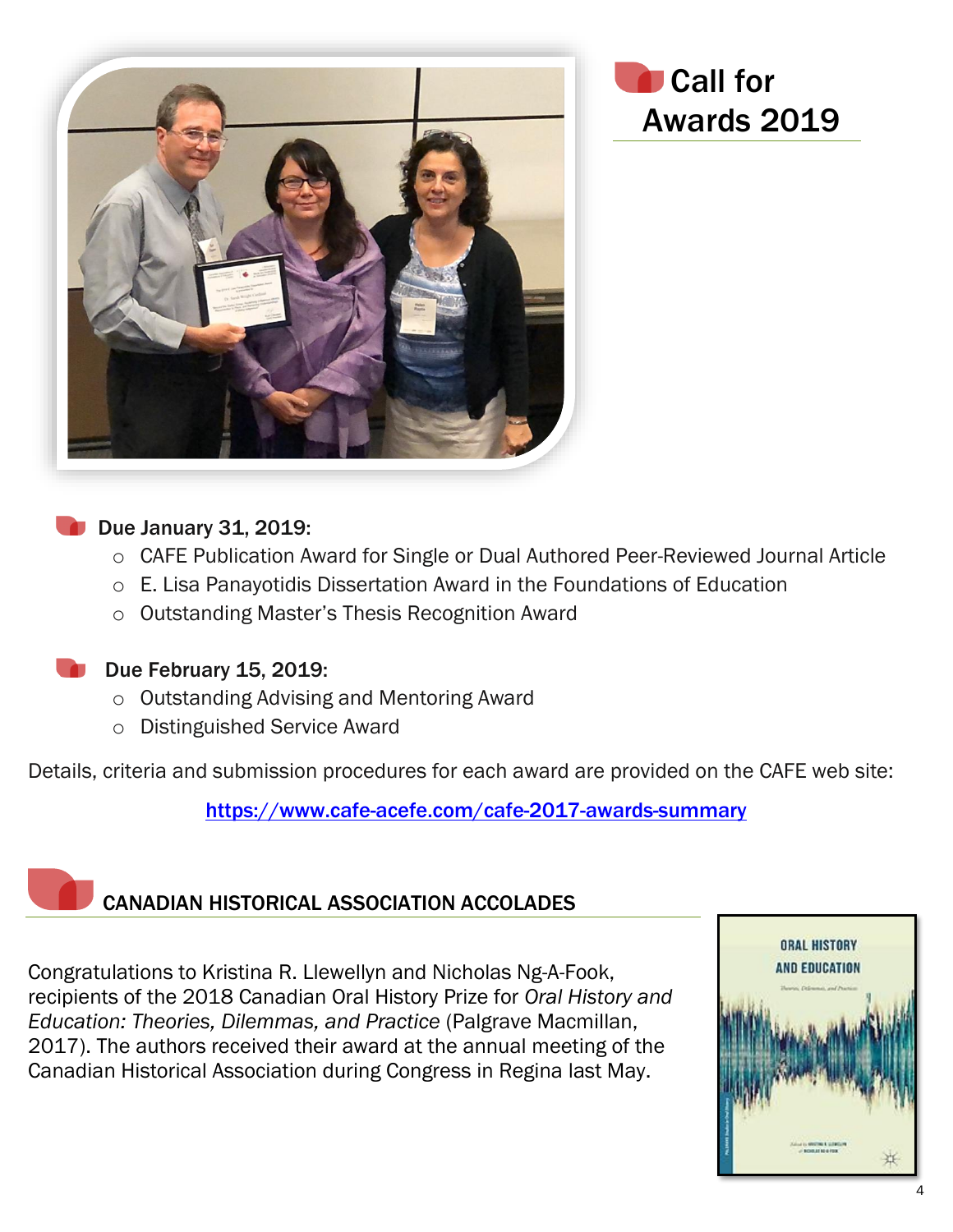![](_page_4_Picture_0.jpeg)

![](_page_4_Picture_1.jpeg)

Hello fellow CAFE members,

And I hope you are refreshed as the summer draws to a close. The Fall is traditionally a time to return to our labours, and at CAFE, that is certainly our intentions as we contemplate the year ahead, culminating with the 2019 conference in Vancouver.

First, I wanted to update you on our attempts to reconstruct the many parts of our past endeavours. This Fall, we will begin the project by displaying our past executive members (dating

back to 1972). We will then begin expanding our past minutes, conference programmes and awards sections. Finally, based on the material we have found we will be able to create a summary of our history, dating back to the founding of CSSE.

Our 2018 Conference, held at the University of Regina, was a more intimate gathering than in past years. While the trek proved too much for some, I was very happy to see the now familiar faces I look forward to revisiting every year.

As has become their tradition, the Canadian Philosophy of Education Society (CPES) kicked off the week's activities with a full-day pre-conference entitled *Philosophy in School Project Symposium.*  Other events followed each day: the CAFE AGM, the Book Celebration, the Banquet. For me, the highlight of the conference was presenting the *E. Lisa Panayotidis Dissertation Award* to Dr. Sarah Wright Cardinal for her work, "Beyond the Sixties Scoop: Reclaiming Indigenous identity, reconnection to place, and reframing understandings of being Indigenous". It was a very fitting inaugural event, and I'm sure Lisa would have loved it.

Some disconcerting news met me as I attended the CSSE Board of Directors meeting. Executive members had to admit that their finances had taken a hit because of an unexpected shortfall in attendees, and took the action of cancelling some grants for a one-year period to shore up the situation. I do expect that the 2019 conference will put us back on track, however. So, please don't be shy of attending this upcoming event – and don't forget to submit your presentation proposals early for the October  $1<sup>st</sup>$  deadline if you wish to come. I hope, this year, I will take my own advice!

"… I wanted to bid thanks and adieu to our outgoing executive members, who made the 2017-18 year a great success..."

I wanted to bid thanks and adieu to our outgoing executive members, who made the 2017-18 year a great success: Helen Raptis and Alison Molina-Giron managed to create a well-organized conference at Regina, while Shirley Van Nuland performed her duty as First Vice-President and